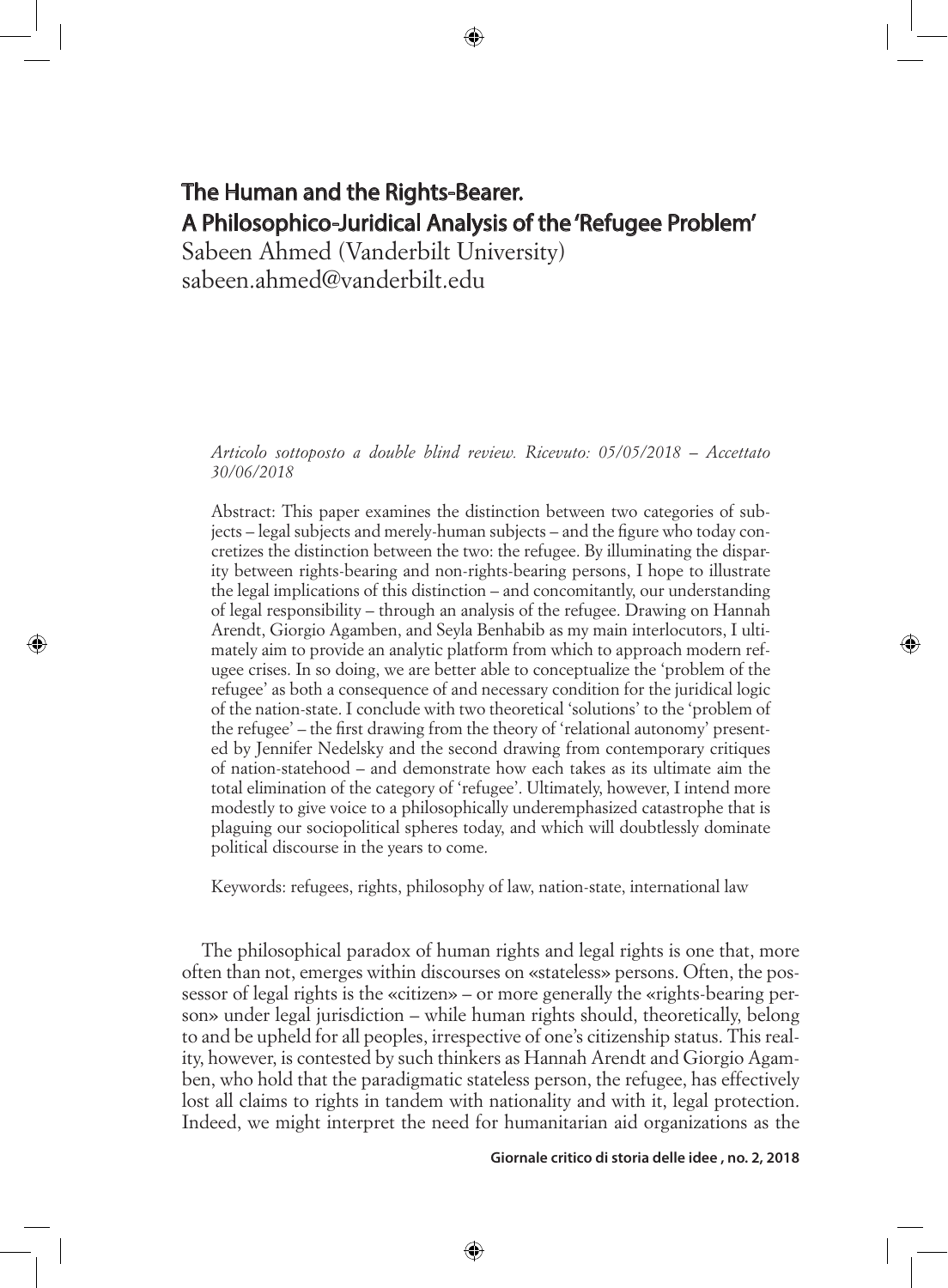⊕

need to «step in», so to speak, precisely in instances where the law has failed to protect such vulnerable subjects. To be sure, the law's failing might be that it has recognized the violation of the group members' rights but has done nothing to prosecute the violators or better the conditions of the violated. We should wonder, however, whether the law has rather failed to recognize that the group members *have* rights (or attribute to group members the status of rights-bearing persons) that it is legally bound to protect. If this is the case, the rights-less person – exemplified by the *stateless* person – is that figure who dispels the illusive universality of the rights of the human.

In this article I analyze and critique the figure of the «rights-bearing person» – who I call the «legal subject» – against the figure who lacks legal rights – who I call the «human subject». Accordingly, I draw on Joel Feinberg's examination of harm in the context of the «human subject» so described. Two other points should be mentioned. First, I take *legal* subject to mean a subject possessing an individual humanity that is *legally recognized*; any separation or removal of the legally recognized humanity (called «juridical humanity» by some) from the subject transforms her into a «merely-human» subject.<sup>1</sup> Second, my generalization of legal systems, unless otherwise specified, is a generalization inspired by Anglo-European and American legal systems. I make this disclaimer for two reasons: one, because questions of UN authority and international security often fall to the U.S., the U.K., and European members; and two, although hugely important within refugee discourse, an analysis of country-specific and non-Western legal systems lies well beyond the scope of this investigation. Indeed, it is a topic that, in tandem with human rights discourse, deserves attention in a separate analysis altogether.

⇔

It is the element of «legally-recognized humanity» that is crucial within this paper: more explicitly, I interpret the individual in possession thereof to be a legal subject, in contrast with one who lacks «legally-recognized humanity» or who is, more simply, a merely-human subject; as such, I focus on the *refugee* as the paradigmatic, merely-human subject within the context of law. By illuminating the disparity between rights-bearing and non-rights-bearing persons I hope to illustrate the legal implications of this distinction – and concomitantly, our understanding of legal responsibility – through an analysis of the refugee. Drawing on Arendt, Agamben, and Seyla Benhabib as my main interlocutors, I ultimately aim to provide an analytic platform from which to approach modern refugee crises. In so doing, I hope to give voice to a philosophically underemphasized catastrophe that is plaguing our sociopolitical spheres today, and which will doubtlessly dominate political discourse in the years to come.

I begin with an elaboration of how I conceive of the legal subject contrasted with the human subject and the place of legal rights within this context so as to contour the scope of this analysis. Accordingly, I take up the figure of the refugee

⊕

<sup>1</sup> Throughout this paper, I invoke the terms «merely-human» and «human» interchangeably; the former is simply utilized for purposes of emphasis in certain contexts.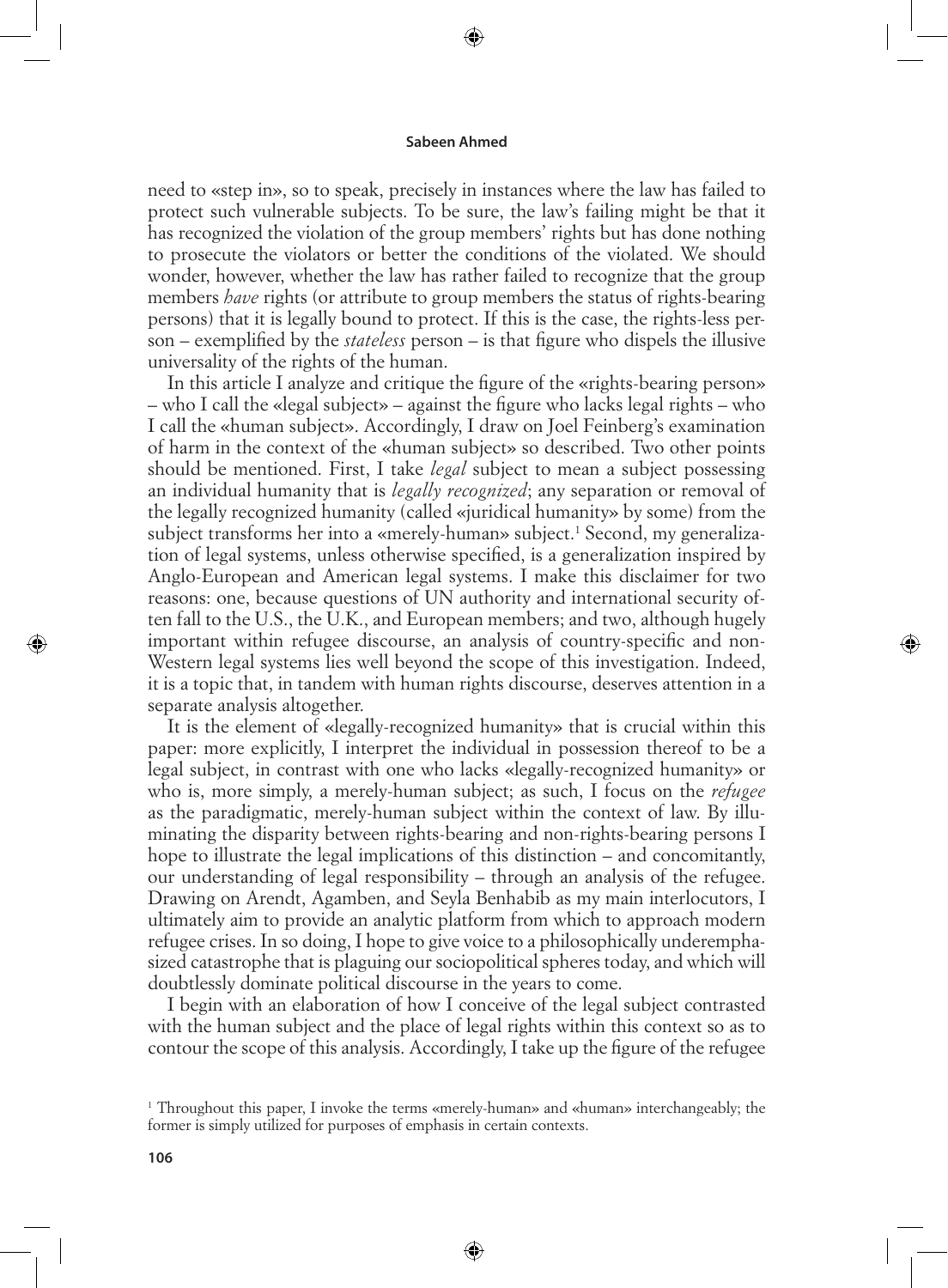⊕

as she is traditionally understood in contemporary philosophy – as a subject who has been forced to abandon or flee the state to which she formerly had legal residence or citizenship – and illustrate the paradox of rights that emerges through her confrontation with law. I conclude by briefly exploring the implications of this verdict in terms of contemporary theories of autonomy and offer possible steps that may be taken to address this problem, of which the current 'European Migrant Crisis' is the paradigmatic actualization demanding our attention today.

# 1. *Rights and Wrongs*

⊕

The concept of «rights» is famously obscure, though for our purposes it is enough to demarcate *moral rights* – those that other individuals are duty-bound to uphold (such as, for example, my right not to be cruelly insulted) – from *legal rights* – those that the state is duty-bound to uphold (such as my right to freedom of religious expression). In *Harm to Others*, legal theorist Joel Feinberg offers a detailed account of the distinctions and points of overlap between these two categorizations, which, taken together, he further classifies into three groups: moral rights merely, legal rights merely, and rights that are both moral and legal. In all cases, the rights are possessed by the rights-bearer, and all other agents have a duty (whether positive or negative) not to violate or to uphold them. Because we are looking at two classifications of subjects – human subjects and legal subjects – we may rearticulate Feinberg's distinctions not by type, but between rights-bearers:

1. The *legal subject* possesses legal rights, or those that are recognized and protected by legal institutions and those that other agents are required to respect. To emphasize legal right is to emphasize a «claim against all other citizens to their noninterference and a claim against the state to its protection»2 .

2. The *human subject* possesses, at best, only merely moral rights, or those that are founded on ethical grounds, but are *not* claims that the state is legally obligated to address. Merely moral rights are typically categorized as «welfare rights», but we may consider them more simply as the «human rights» of contemporary political discourse.

In both cases, rights grant the rights-bearer the capacity to *file claims*, whose terms the addressee – whether an individual, an institution, or a state – has a sub-

⊕

⇔

<sup>2</sup> J. Feinberg, *Harm to Others: The Moral Limits of the Criminal Law*, Oxford University Press, Oxford 1984, p. 109. Feinberg also notes that those that are additionally «backed by valid reasons and addressed to the conscience of the claimee or to public reason» are both moral and legal (ibid. p. 110). For our purposes, the essential component of these rights is their status as legal, and we may consider «moral and legal» rights as superfluous for this analysis.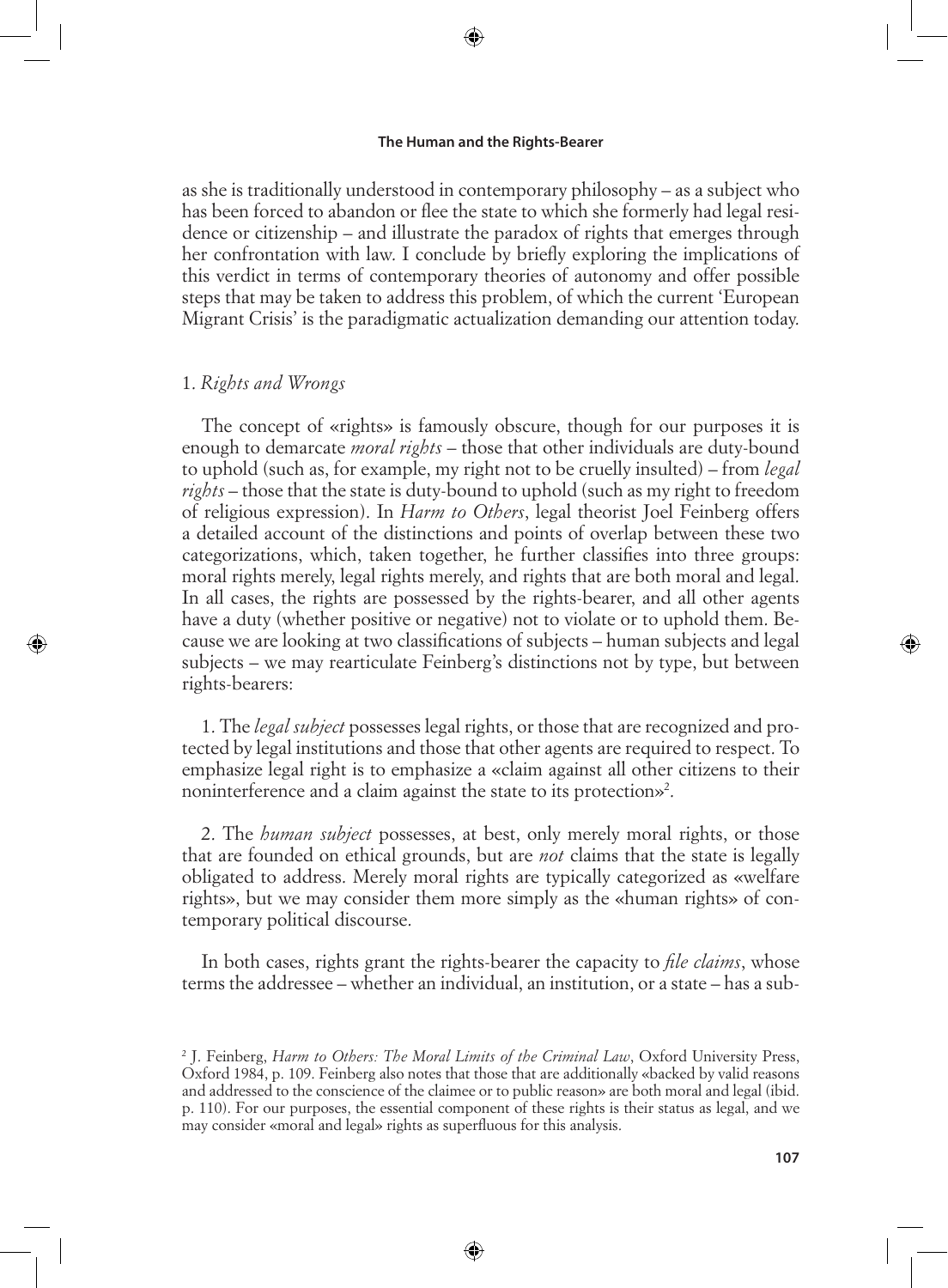⊕

sequent *duty* to fulfill. There exists, then, an essential reciprocity between claims and duties. Following Feinberg's distinction, an Agent *A* can appeal to either ethical claims or legal claims, which agent *B* subsequently has either a moral duty to fulfill or a legal duty to fulfill. Seyla Benhabib draws a similar distinction in *The Rights of Others*, dividing rights into those that elicit a moral imperative and those that elicit a juridico-civil imperative. Accordingly, moral rights are those which invoke a «moral claim to membership and a certain form of treatment compatible with the claim to membership»<sup>3</sup>. Possessors of moral rights are thus entitled to moral claims and their reciprocal fulfillment. It is only in the case of juridico-civil usage, however, that one is entitled to *legal rights* claims, which

entitle persons to engage or not in a course of action, and such entitlements create reciprocal obligations. Rights and obligations are correlated: rights discourse takes place among the consociates of a community. Such rights, which generate reciprocal obligations among consociates, that is, among those who are *already recognized as members of a legal community*, are usually referred to as 'civil and political' rights or as *citizen's rights.*<sup>4</sup>

The complicated relationship between rights, claims, and duties are ultimately contingent upon one's status as either a merely-human or legal subject: «the asymmetry between [them] … derives from the absence in the first case of a specific juridico-civil community of consociates who stand in a relation of reciprocal duty to one another»<sup>5</sup>.

⇔

To clarify this division concretely, we might say that certain legal duties are perceived as transnational, such as duties not to kill, rape, or torture persons<sup>6</sup>. These are duties that a state is *legally obligated* to abide; failing to do so may result in legal ramifications to be 'settled' in a court of law such as, for example, the International Criminal Court or other ad hoc legal tribunals<sup>7</sup>. Certain other legal rights and duties are contingent upon the formal laws of any given political system, such as traffic laws, contract laws, and legal rights that apply to criminal suspects (in the context of the U.S., we might consider Miranda rights). Moral rights and duties, however, often extend beyond those rights that are legally enforced. I may believe myself to have a moral duty to volunteer at my local soup kitchen five hours per week, for example, but I am certainly not *legally* mandated to do so.

It is in cases where rights are *violated* that the question of 'harm' and 'wrong' come to the fore. In such cases, the violation results in a *harm* done to a subject

⊕

7 This is not to overlook the efficacy and bias of these systems; however, such an analysis goes beyond the scope of this paper and merits separate investigation.

<sup>3</sup> S. Benhabib, *The Rights of Others: Aliens, Residents and Citizens*, Cambridge University Press, Cambridge 2004, p. 56.

<sup>4</sup> Ivi, p. 57, emphasis added.

<sup>5</sup> Ivi, p. 58.

<sup>6</sup> It should be noted that this is not to advance a moral or metaphysical theory that undergirds these legal laws. Discussions of law or legal matters in this paper make no attempt to identify or articulate any moral claims unless explicitly stated.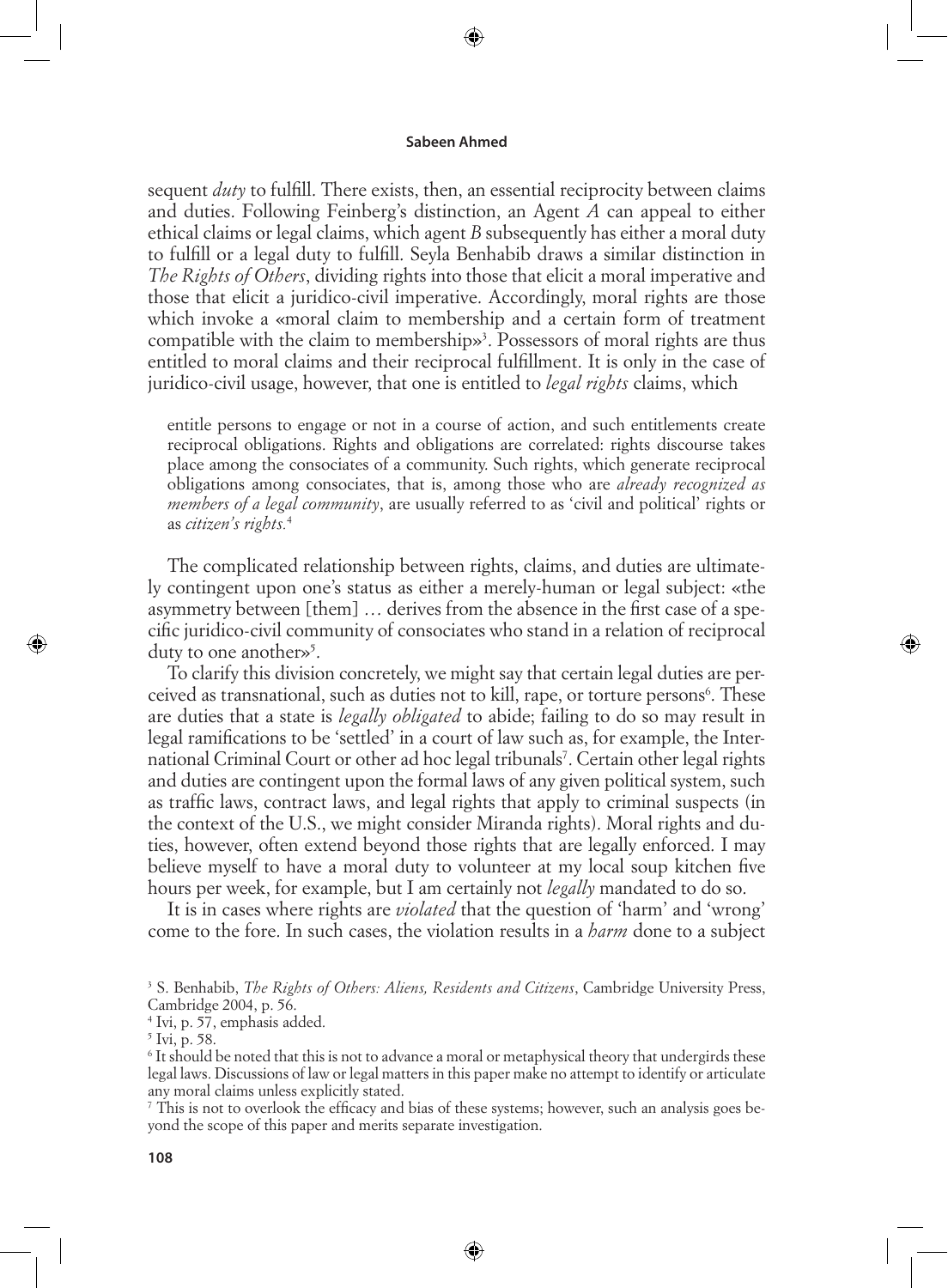⊕

by the violator, and Feinberg holds this to be the case whether the violated right is moral or legal. Speaking once again of our rights-bearer *A*, we can more simply define a harm as a violation of *A'*s right(s)8 ; concomitantly, our agent *B* has a *negative duty* to not violate *A*'s rights. In the context of legal and human subjects, then, the following may be said: a violation of the rights of a legal-rights-bearing person, or legal subject *A*, is a legal (and sometimes also moral) harm; while the violation of the rights of a merely-moral-rights-bearing person, or human subject *B*, is at most a moral harm. The distinction between legal subjects and moral subjects, however, draws an important criterion in our interpretation of harms and wrongs. Although both moral and legal subjects can be harmed, it is only *legal subjects* – meaning, those subjects with the capacity to file claims – that can be *wronged*. It is not the moral violation alone, but the moral and/or *legal* violation of a right that has the capacity to become a wrong against which the victim can file a claim to a court of law or other judicial apparatus. The Judicial Branch of the United States, for example, utilizes the language of 'wrong' in its description of juridical duties: «If a party believes that it has been wronged, it can file suit in civil court to attempt to have that wrong remedied through an order to cease and desist, alter behavior, or award monetary damages»<sup>9</sup>. Similarly, in its 2004 *Report of the Security-General*, the United Nations defines «justice» as «an ideal of accountability and fairness in the protection and vindication of rights and the prevention and punishment of wrongs»10. As such, we may say that *wrongs*  are those harms that the state (or legal apparatuses thereof) has a duty to address, and the perpetrators thereof are legally punishable. To be sure, violations of moral rights are those which the state may or may not be obligated to address (depending on whether the moral right is also a legal right), but they are harms which may nonetheless inspire reciprocal action by other agents or institutions, such as NGO's and peacekeeping forces. Having now given substance to these concepts, we may reconceptualize our understanding of the refugee therewith.

# 2. *The Refugee: Legal Ambiguities and Philosophical Critiques*

⊕

Before turning to contemporary philosophical approaches to the refugee, it will do us well to address the formal, legal definition of the refugee and the appli-

<sup>8</sup> Feinberg himself gives an exhaustive list of the different types of harms that may be committed against an agent. For our purposes, rights-violation is a sufficient condition for an agent being harmed, without needing to delve into Feinberg's nuanced hypothetical scenarios. See Feinberg's *Harm to Others* (1984) for an overview. *Purpenties: Wernment: 19 Our Government: The Judicial Branch*, «The White House», accessed 19 October 2018, https://

www.whitehouse.gov/about-the-white-house/the-judicial-branch/.

<sup>10</sup> *The rule of law and transitional justice in conflict and post-conflict societies: Report of the Secretary-General*, «United Nations Security Council», 23 August 2004, accessed 19 October 2018, http:// archive.ipu.org/splz-e/unga07/law.pdf.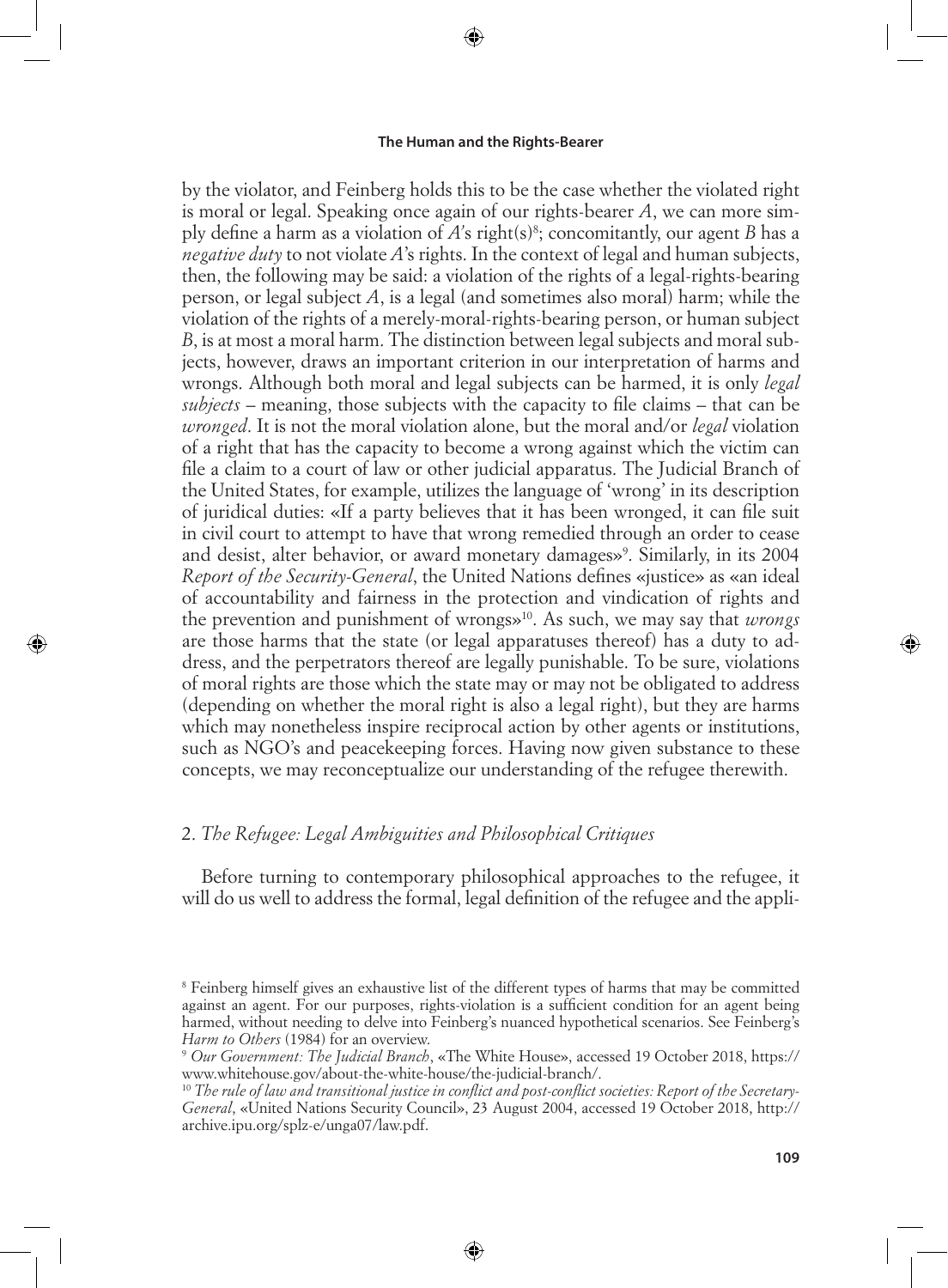⊕

# cability of the 1951 *Convention Relating to the Status of Refugees* today<sup>11</sup>. Article 1A(2) of the Convention defines the «refugee» as one who

owing to well-founded fear of being persecuted for reasons of race, religion, nationality, membership of a particular social group or political opinion, is outside the country of his nationality and is unable or, owing to such fear, is unwilling to avail himself of the protection of that country; or who, not having a nationality and being outside the country of his former habitual residence as a result of such events, is unable or, owing to such fear, is unwilling to return to it.<sup>12</sup>

There are two elements to note: one, the refugee is defined as an individual who is outside her country of nationality or lacks nationality status due to a *fear*  of *persecution*; and two, the emphasis throughout is on *nationality* and the possession or recognition thereof. In other words, it is only when an individual flees persecution and consequently loses her claim to nationality – when she is, more simply, an alien – that she can be recognized as a refugee. The explicit connection between persecution and nationality further indicates that nationality is a precondition for ones' ability to claim persecution at all: it is only when a national of a state is unprotected *by that state* that she can fall under consideration for refugee status. We immediately notice that these criteria discount those who identify as environmental migrants, climate refugees, internally displaced persons, and persons fleeing due to war or terrorism, and as such are much narrower in scope than those that characterize the refugee as a theoretical or philosophical figure of analysis $^{13}$ .

<sup>13</sup> The implications of this on philosophical approaches to the refugee are magnanimous, and often overlooked. Though any discussion thereof goes well beyond the scope of this paper – and would require a broader analysis of the limitations of philosophical methodologies – it is worth making explicit.

⊕

<sup>&</sup>lt;sup>11</sup> Bracketing the legal criteria, the historical context surrounding the drafting of the Convention itself is noteworthy. The Convention was approved in 1951 as a means to account for refugees resulting from World War II and, especially, the Holocaust. Until the 1967 Protocol, however, the Convention applied *exclusively* to the protection of European refugees prior to 1951. The UN General Assembly's rationale for the Protocol came as a result of «considering that new refugee situations have arisen since the Convention was adopted and that the refugees concerned may therefore not fall within the scope of the Convention» and of «considering that it is desirable that equal status should be enjoyed by all refugees covered by the definition in the Convention irrespective of the dateline 1 January 1951» (*Protocol Relating to the Status of Refugees*, «UN General Assembly», United Nations Treaty Series 606, 1967, pp. 267–76, at p. 267). It should be noted that the Protocol makes no change to the definition of the «refugee» as originally drafted.

<sup>12</sup> J. C. Hathaway, M. Foster, *The Law of Refugee Status*, Cambridge University Press, Cambridge 2014, p. 2. We should further note that the rights outlined in the Refugee Convention apply «until and unless an individual is found not to be a refugee» (ibid. p. 1). As such, there is – or at the time of the Convention's drafting, was – an understanding that refugee status is a *temporary status*. Considering that many of today's 66 million refugees are unlikely or unable to return to their countries of origin, legal scholars James Hathaway and Michelle Foster recognize that «there is legal uncertainty as to what status is required to be accorded […] either on the basis of non-Refugee Convention international legal norms or on humanitarian grounds» (Ivi, p. 2).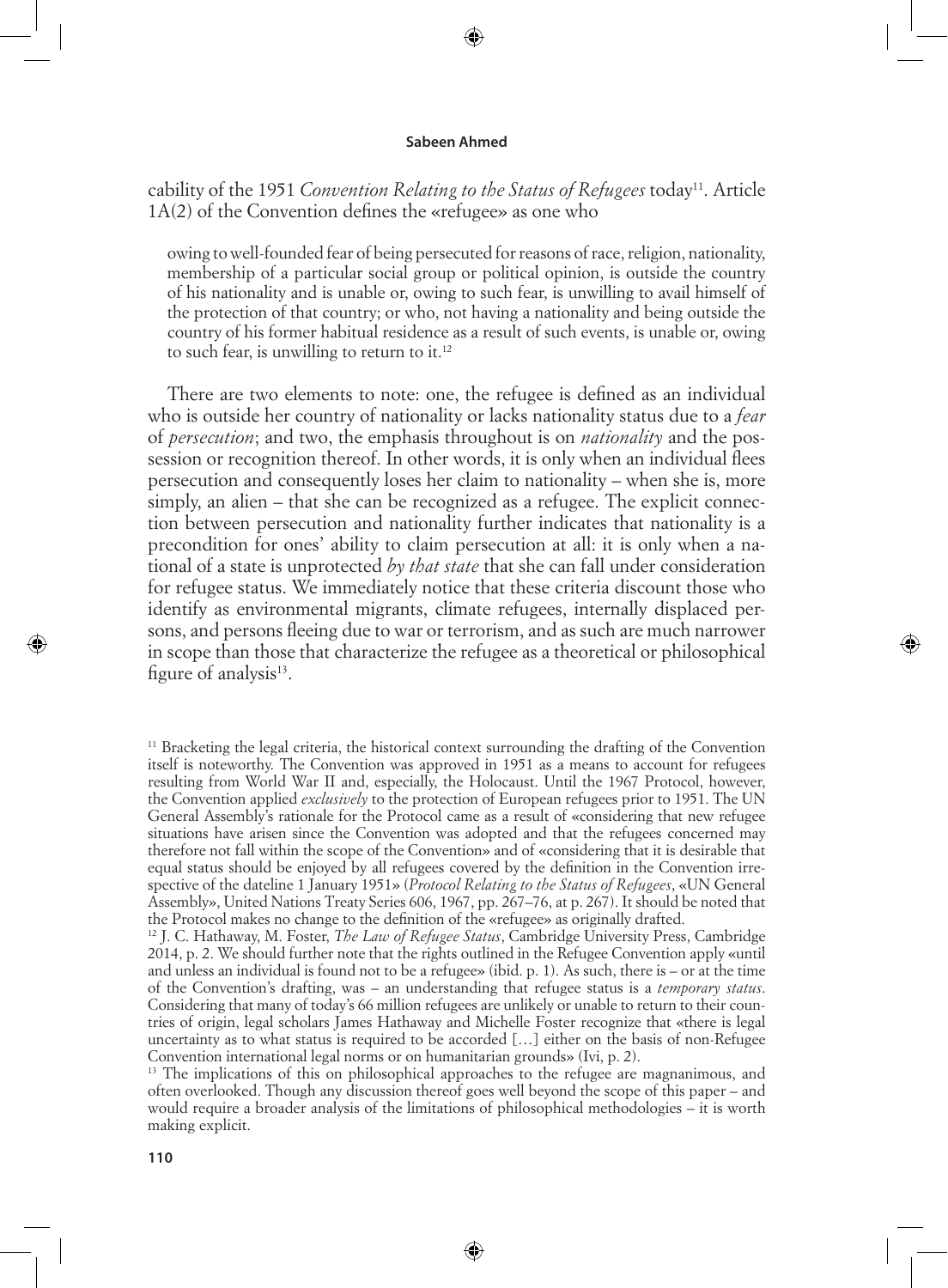⊕

The Convention itself is a «multilateral treaty» and, as such, can require from signatories no more than interpretation and application «in good faith»14. Though we may refer to the duties outlined in the Convention as «international laws», these duties are not binding, nor are the «legal» rights properly speaking. As such, because states (or legal institutions more broadly) are only duty-bound to protect and uphold legal rights, there is no *legal obligation* to uphold the Convention or recognize stateless individuals as refugees. Questions of treaty interpretation and scope have received close scrutiny since the drafting of the 1969 *Vienna Convention*, with the ambiguity of implementation of particular interest. James Hathaway and Michelle Foster state that

even where an important subset of state parties takes a view on interpretation of the refugee definition – as is the case in the European Union, where the Qualification Directive sets minimum standards for its member states – there is no basis to view such positions as necessarily amounting to authoritative understandings of the Refugee Convention.15

Legally speaking, the status of the refugee *qua refugee* appears as unclear as her status as a rights-bearing subject. Because the refugee is not a legal subject proper, she cannot be «wronged» such that any state has a legal *duty* to her. Any obligations owed to the refugee are borne from a sense of moral responsibility in the face of harm more generally, whose force is never legally binding and is, instead, entirely contingent upon the actors within its particular context. As such, signatories of the Refugee Convention have, at most, a *moral* impetus to uphold the Convention, even if this impetus does not extend to the states' handling of refugees once recognized.

Additionally, the legislative actors who have the capacity to uphold and enforce the *Refugee Convention* itself remains obscure: in other words, there is still a question of the scope of legal jurisdiction between states *themselves recognized as states* and those that are not given the classification of states proper<sup>16</sup>. The issue of legitimacy is one which sometimes diffuses into ambiguity, as seen today in *de jure* or partially-sovereign states, with Palestine as the paradigmatic case. Because Palestine is considered occupied territory rather than an independent nation-state by Israel, the United States, and the United Nations more broadly, its legal capabilities are forfeited to such bodies as the International Criminal Court, and Palestinians residing in the occupied territories have little recourse to claim human rights abuses. Indeed, any claim to persecution itself – and subsequent refugee status – becomes precarious: because refugee status as defined in the Refugee Convention is so tied to the unwillingness of states to protect («since logically a state that is persecuting its citizens is unwilling to protect them»17), more common iterations of

⊕

<sup>14</sup> J. C. Hathaway, M. Foster, *The Law of Refugee Status*, cit., p. 5. This and similar guidelines regarding treaties are explicitly codified in the 1969 *Vienna Convention of the Law of Treaties.* 15 Ivi, p. 12.

<sup>16</sup> Though it goes well beyond the scope of this paper, the sovereign status of refugee *camps* further complicates the question of legal jurisdiction and merits acknowledgment.

<sup>17</sup> J. C. Hathaway, M. Foster, *The Law of Refugee Status*, cit., p. 303.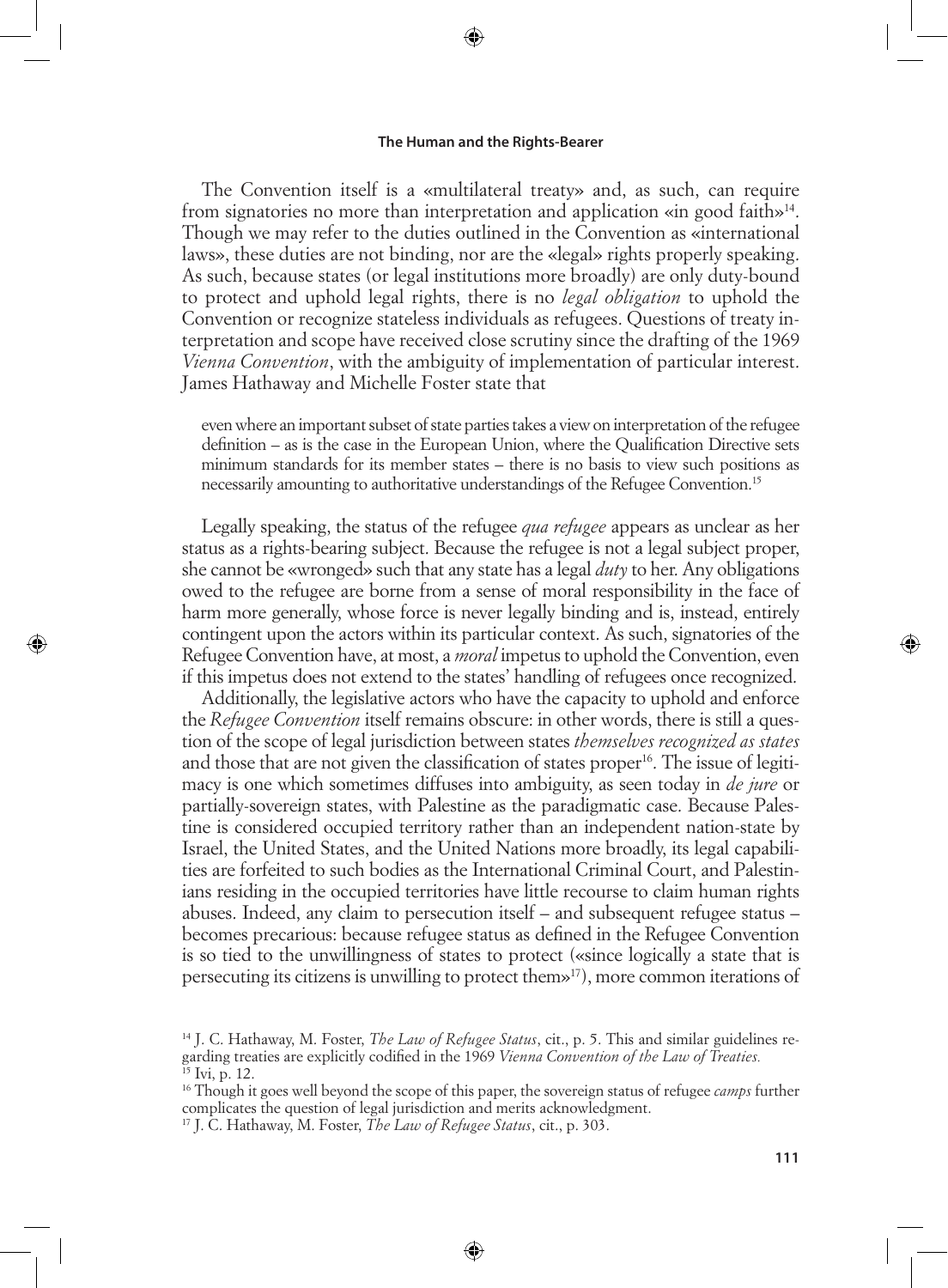persecution today come not from the state's *unwillingness*, but *inability*. Variations of this phenomenon emerge from territories governed by non-state actors (such as insurgent groups) as well as «failed» states. Nonetheless, although it is increasingly accepted that «the source of the persecution is irrelevant so long as the state is unable or unwilling to provide protection»18, whether or not persecution and lack of protection are *recognized as such* remains ambiguous19. More broadly, if there is no legitimate legal body to whom an individual may appeal to for protection, does that body have the capacity to confer onto her legal status *at all?*

\* \* \*

Let us, however, bracket the legal framework of refugee status, given the frequent absence thereof in philosophical considerations of who 'counts' as a refugee or stateless person (the two terms often used interchangeably)<sup>20</sup>. The normative and theoretical implications of refugee status and management have been taken up at length by continental philosophers since the era of the World Wars. Hannah Arendt provides possibly the most prominent critique of the «refugee» – which she reframes as the normative problem of «the right to have rights» – and her analysis is taken up, to this day, by scholars of refugee studies and political theory. Italian philosopher Giorgio Agamben notes that, even before the Holocaust, «many European states began to pass laws allowing the denaturalization and denationalization of their own citizens» which in turn «divided German citizens into citizens with full rights and citizens without political rights $\mathbf{v}^{21}$ . It was this process of denaturalization – rendering Jews 'citizens' without legal rights – that would later allow German Jews to be sent to the extermination camps not where they were killed, but where their corpses were «produced». On this reading, the link between rights and nationality are explicitly concomitant upon one's status as a citizen; once that status is removed, *even if one continues to reside in that nation*, any legal (and moral) obligation owed to the mere human subject dissolves<sup>22</sup>. Accordingly, the denationalized loses her capacity not only to file claims against her state, but also to accuse the state of failing to protect the rights which we imagine all persons, *prima facie*, to hold: «the inextricable connections between human rights and citizenship, [suggests] that it becomes very difficult for those deprived of membership in a political community to be recognized as human beings entitled to rights»<sup>23</sup>.

⇔

⊕

22 We may also here consider Michel Foucault's analysis of «biopower», or the state's demotion of its populace to the status of mere bodies, as articulated in the *Society Must Be Defended* lecture series (2003).

23 A. Gündo du, *Rightlessness in an Age of Rights: Hannah Arendt and the Contemporary Struggles of Migrants,* Oxford University Press, Oxford 2015, p. 26.

 $18$  Ivi, p. 305.

<sup>&</sup>lt;sup>19</sup> We might here refer to sexual violence, sex trafficking, or criminal child labor laws.

<sup>20</sup> See footnote 11.

<sup>21</sup> G. Agamben, *Beyond Human Rights*, in «Social Engineering», XV, 2008, pp. 90–95, at p. 91.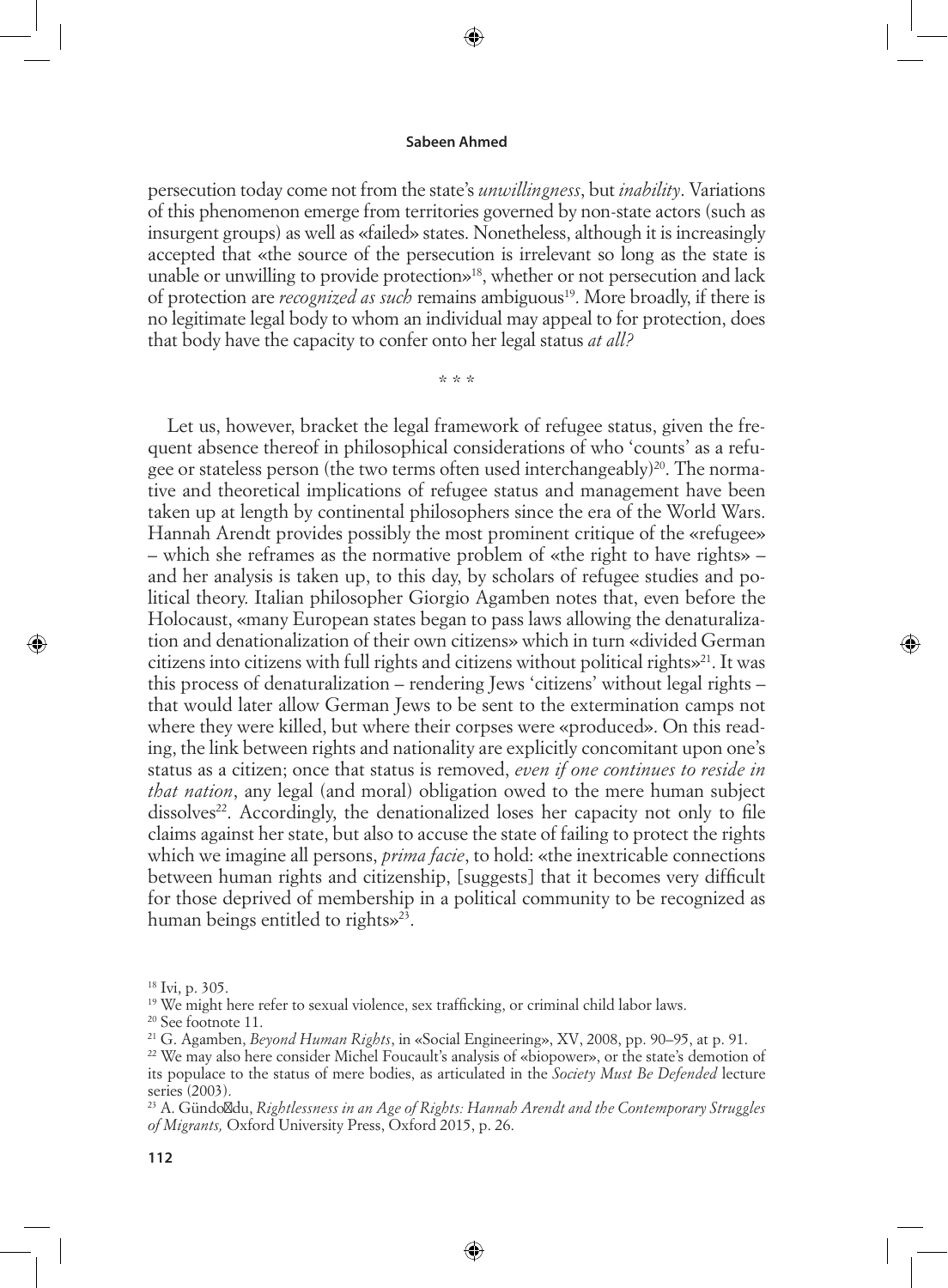⊕

Arendt acknowledges and discusses the phenomenon of denaturalization in *The Origins of Totalitarianism*, but writes, as well, of the legal paradoxes embedded in the international community's handling of the post-WWII refugee crisis, during which time the Minority Treaties were drafted in order to organize and control the mass influx of stateless peoples on the continent. The Treaties, Arendt notes, only became a priority for international bodies because of «the trend of international negotiations simply to ignore the existence of refugees» altogether<sup>24</sup>. Writing as a resident alien in America several years later, Arendt recognized that

only nationals could be citizens, *only people of the same national origin could enjoy the full protection of legal institutions*, that persons of different nationality needed some law of exception until or unless they were completely assimilated and divorced from their origin... [but] [the European powers] were neither willing nor able to overthrow the laws by which nation-states exist.25

Arendt is, technically speaking, here referring more to resident aliens than refugees proper, but the question of vulnerability is shared across both categories: only those individuals who are recognized as *legal subjects* are protected by the state, and the state has a duty only to the legal subjects it recognizes. Because the legal subjects under the jurisdiction of the state are classified as either nationals or citizens, any individual who does not fit either category becomes, at most, a merely-human subject.

⊕

Agamben has more recently taken up Arendt's examination of the refugee as a figure he refers to as *homo sacer* – or the «sacred» man stripped of all legal rights and protections – presented simply as «bare life». Following Arendt's description, Agamben declares that

[t]he concept of the refugee (and the figure of life that this concept represents [i.e. bare life]) must be resolutely separated from the concept of the rights of man, and we must seriously consider Arendt's claim that the fates of human rights and the nationstate are bound together such that the decline and crisis of the one necessarily implies the end of the other. The refugee must be considered for what he is: nothing less than a limit concept that radically calls into question the fundamental categories of the nation-state, from the birth-nation to the man-citizen link, and that thereby makes it possible to clear the way for a long-overdue renewal of categories in the service of politics in which bare life is no longer separated and excepted, either in the state order or in the figure of human rights.26

⊕

<sup>24</sup> H. Arendt, *The Disenfranchised and Disgraced*, in *The Jewish Writings*, eds. J. Kohn and R. H. Feldman, Schocken Books, New Yoirk 2007 [1944], p. 234.

<sup>25</sup> H. Arendt, *The Origins of Totalitarianism*, Harcourt Brace Jovanovich, Orlando 1979, p. 257; p. 273, my emphasis.

<sup>26</sup> G. Agamben, *Homo Sacer: Sovereign Power and Bare Life*, trans. D. Heller-Roazen, Stanford University Press, Stanford 1998, p. 134.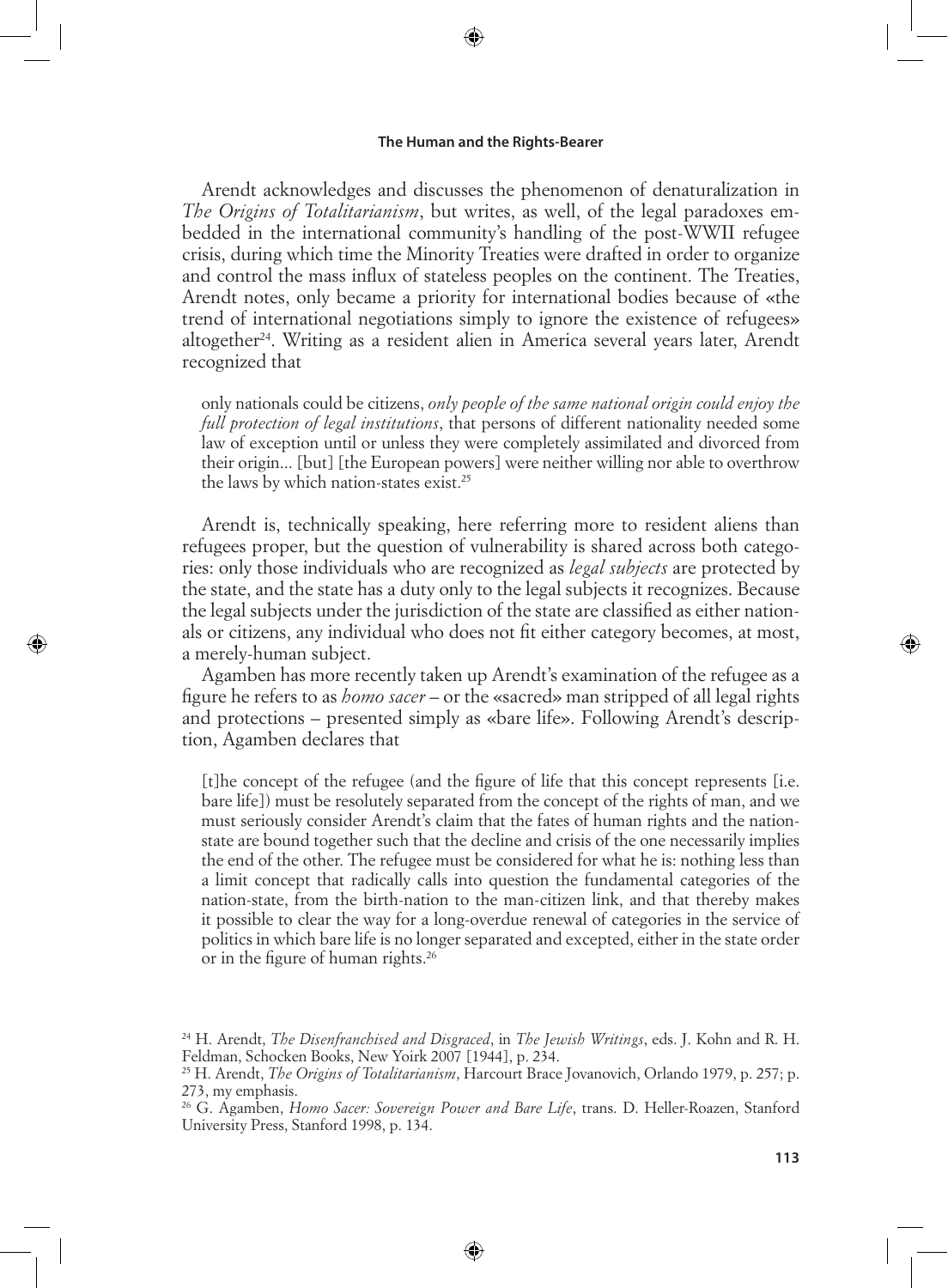⊕

Although the Refugee Convention defines a refugee as a victim of political persecution, Arendt's and Agamben's analyses illuminate the originary producer of the refugee *qua* political category: the contemporary nation-state system itself, which has monopolized the power to ontologize persons as either legal subjects or merely-human subjects. Indeed, it is only within this system that one's citizenship status carries more ethico-legal weight than one's status as a human being; even the concept of welfare rights – of *human* rights – itself loses meaning, its pretense revealed «to lack every protection and reality at the moment in which they can no longer take the form of rights belonging to citizens of a states  $2^7$ .

# 3. *The Paradox of Humanitarianism*

Humanitarianism and its derivatives – such prison reform movements, NGOs, humanitarian aid organizations, and military humanitarian intervention (or «humanitarian war») – have always been, ostensibly, connected to the belief that human rights are universal to all persons, regardless of any and all differences that may exist among them *qua* individuals. What is particularly striking about humanitarianism on an international scale is its force in driving legal bodies and political procedures to better the social, economic, and political conditions of oppressed peoples<sup>28</sup>. It is largely due to humanitarian concerns, for example, that such events as the Nuremberg trials, ad hoc military and international tribunals for the persecution of war criminals, and the 1990–1993 negotiations to end apartheid became legal issues to be addressed by means of due process. Appeals to fundamental human rights, as such, developed as the positive counterpoint to the ethical catastrophes and militarized racism of the 20<sup>th</sup> century. Three years before the ratification of the Refugee Convention,

27 Ivi, p. 126.

⊕

<sup>&</sup>lt;sup>28</sup> Though it will not be addressed here, I do want to acknowledge the implicit imposition of a particular understanding of "humanity" that, subsequently, can alter our political and ethical interpretations of *liberation* movements. Robert Meister addresses this phenomenon in *After Evil* (2011), in which he notes that «today's human rights establishment speaks with increasing hostility toward social movements that might once have been described as enemies of the new Human Rights Discourse insofar as they engage in acts of 'terror' or hesitate to condemn such acts elsewhere» (R. Meister, *After Evil: A Politics of Human Rights*, Columbia University Press, New York 2011, p. 21). We should further recognize that in many cases, and especially in the past several decades, humanitarian relief workers have taken advantage of the vulnerability of refugees – particularly refugee women – through sexual exploitation: «Governments and aid agencies are failing to provide even basic protections to women refugees traveling from Syria and Iraq... women and girl refugees face violence, assault, exploitation and sexual harassment at every stage of their journey, including on European soil» (J. Weiss, *Female refugees face physical assault, exploitation and sexual harassment on their journey through Europe*, «Amnesty International», 2016, https://www.amnesty.org/en/latest/news/2016/01/female-refugees-face-physical-assault-exploitation-and-sexual-harassment-ontheir-journey-through-europe/). Although the analysis offered in this paper is primarily conceptual in nature, it is imperative that we recognize these material realities and resist indulgence in mere idealizations and abstractions for the sake of theoretical simplicity.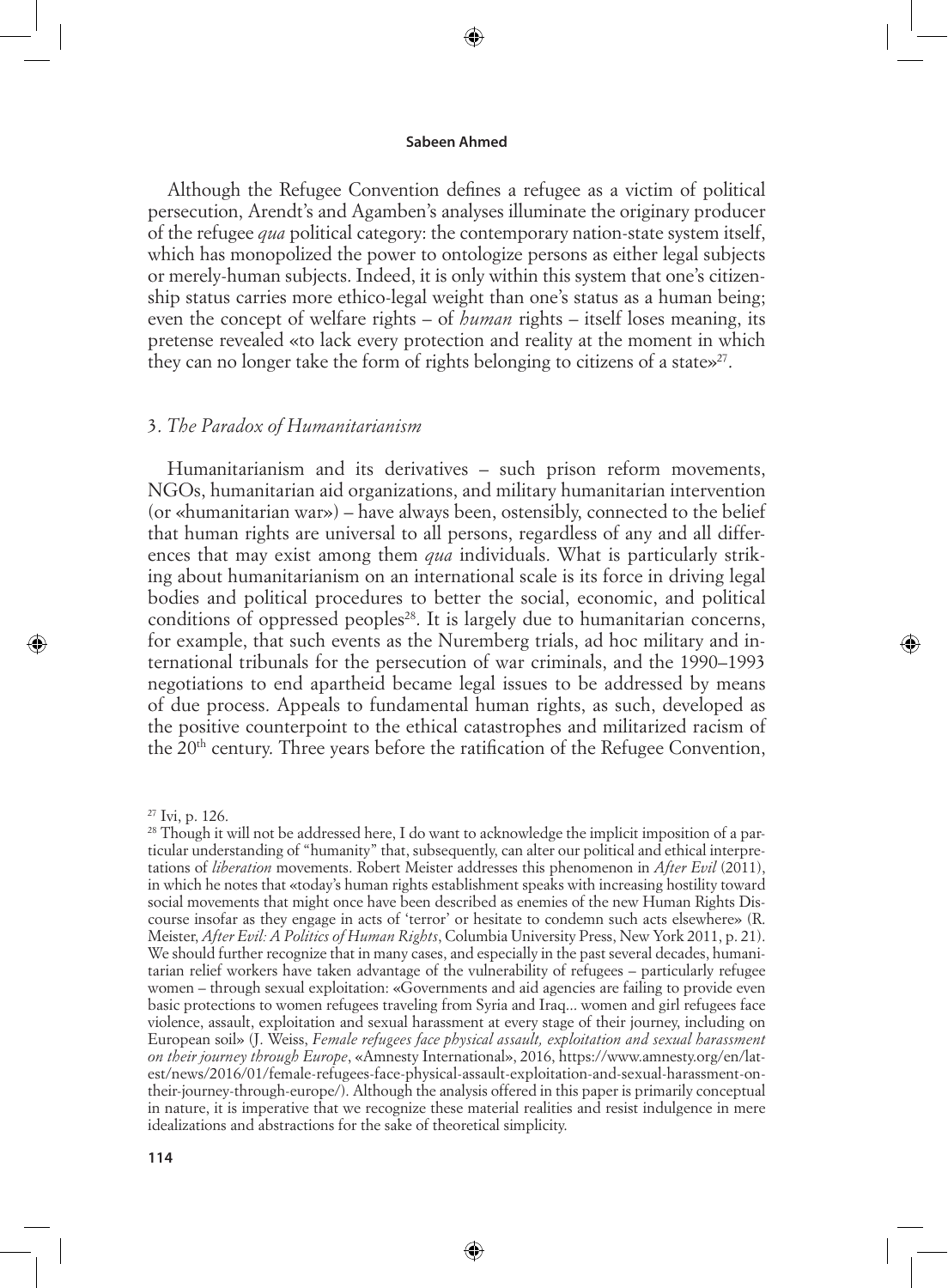↔

the UN General Assembly in 1948 drafted the *Universal Declaration of Human Rights*, a concrete articulation of those rights to which all human beings are decreed to be entitled. Much like the Refugee Convention, the UDHR emerged from the ashes of the two World Wars and the European collective memory of a genocide from which it was still in shock.

Although international and humanitarian aid organizations alone have not (thus far) managed to concretize human rights as *legal* rights, they have certainly established legal and ethical norms that sovereign bodies are now expected to uphold. The problem lies, once again, with the legal enforcement thereof. The irony of humanitarian aid mirrors the paradox of human rights: both operate conditionally, insofar as they are founded on the extralegality of what it means to be entitled to the rights of the *human*. In other words, they recognize that the establishment of the nation-state system has generated an antinomy between the ethical and political that, in practice, is increasingly incommensurable.

The modern nation-state system, largely a product of the dissolution of global empires at the onset of the World Wars, is «based upon tension and at times outright contradiction», Benhabib notes, «between human rights and the principle of national sovereignty»29. Due primarily to the drawing of state borders and consequent demarcation of nations, the primacy of citizenship over other manifestations of group membership has become both the measure and the limit of the law. As such, the boundaries of legal rights, so to speak, are no more than the boundaries of the nation-state. Therebeyond, one's entitlement to legal rights loses its guarantee, and within this «beyond», the only protection one is granted as a mere human is the protection offered by humanitarian efforts. More simply, human rights are recognized only by the humanitarian, and the conceptual reality of «human rights» emerges as, contradictorily, a privilege: *humanity itself* becomes an object of law to be conferred or removed at the discretion of the sovereign. Especially paradoxical is that the mark of political and ethical progress of nation-states in an increasingly liberal international imaginary is «their subscription to common values and principles, *such as the observance of human rights and the rule of law* and respect for democratic self-determination»<sup>30</sup>.

It is through her lack of nationality – her lack of citizenship – that the refugee is disbarred from human rights, legally speaking. Whatever protection she receives is offered through a sense of moral responsibility, which, owing to its contingency upon external actors, leaves her deeply vulnerable to violence both direct and indirect<sup>31</sup>. As we have seen, however, it is violence that can never demand legal attention; it is violence that is never legally interpreted as a *wrong*. The ethico-political repercussions are, as history has shown us, catastrophic:

⊕

⊕

⇔

<sup>29</sup> S. Benhabib, *The Rights of Others*, cit., p. 61.

<sup>&</sup>lt;sup>30</sup> Ivi, p. 41, my emphasis.

<sup>&</sup>lt;sup>31</sup> I refer here to the negligence of protection or assistance of the oppressed – when such protection is requested – as an indirect violence.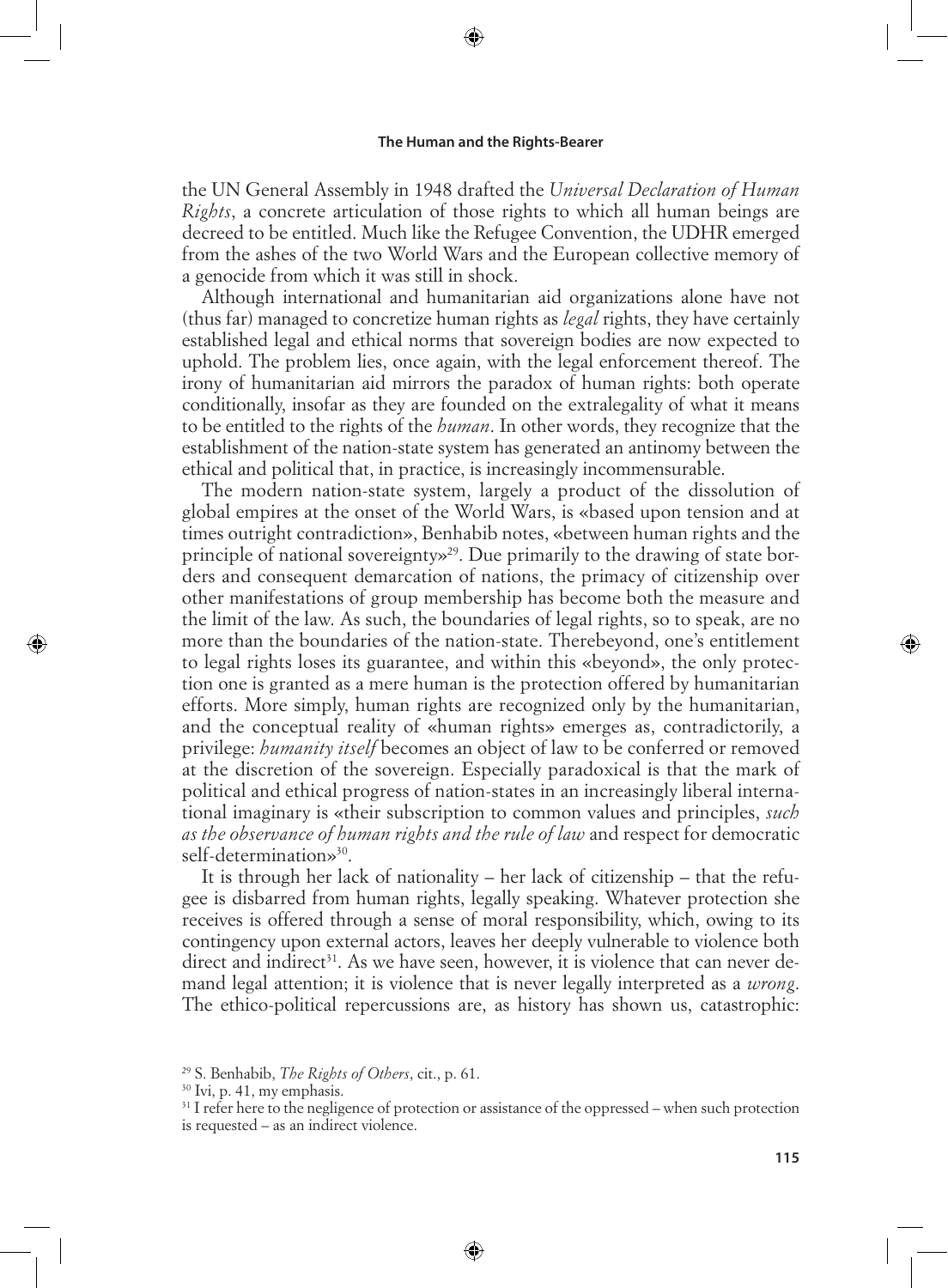⊕

once a person is no longer capable of being wronged, an essential component of her humanity has also been denied<sup>32</sup>. She becomes, in other words, a human who no longer has a claim to human rights. Her death, too, loses the respect and grief owed to the human, loses its significance, and gains the fungibility of the disposable. It was only after they were denationalized, after all, that the Jews were, not killed, but «*exterminated* ... in a mad and giant holocaust»<sup>33</sup>.

The fungibility of today's refugee is apparent in the way she is talked about: at most, as a member of a homogenized collective, or, more often, as a number. In the eyes of nation-states, refugees are accounted for not normatively, but statistically: they are classified in numbers and charts that demarcate by geographic location; in terms of their economic burden as non-tax-payers; in quantities of victims drowned in the Mediterranean Sea. That nationality is such an integral facet of identity constitution delegates the refugee, effectively, as a figure who no longer has an *identity* that is recognized. Without this identity, the refugee further loses her capacity for self-determination and, consequently, stands outside of the «democratic»: democratic values of equality, fairness, and respect are no longer owed to her, nor can she claim them by right. Simultaneously, however, the refugee – this figure of unbelonging – is integral to the identity constitution of democratic society and democracy more generally. There cannot exist democratic citizens and states, after all, unless there are non-democratic persons against whom the ideals of democracy are measured. As such, the existence of the refugee is, we might say, *necessary* for the survival of the nation-state system: the existence of one ensures the existence of the other, and the erasure of one contains within it the obliteration of the other:

If the refugee represents such a disquieting element in the order of the nationstate, this is so primarily because, by breaking the identity between the human and the citizen and that between nativity and nationality, it brings the originary fiction of sovereignty to crisis... [she] [is] nothing less than a limit-concept that at once brings a radical crisis to the principles of the nation-state and clears the way for a renewal of categories that can no longer be delayed.34

⇔

It is not just the fiction of sovereignty, however, but the illusions of law itself that has emerged as the problem of the refugee continues without foreseeable resolution. If the refugee is not a legal subject, how can we charge state actors with criminal negligence? Indeed, if refugees stand external to the sphere of law, how are we to truly address supposed «crimes against humanity»? If the

33 G. Agamben, *Homo Sacer*, cit. p. 114, my emphasis.

⊕

 $32$  For example, we never utilize the term 'wrong', in a legal sense, for non-human subjects such as animals or environmental bodies.

<sup>34</sup> G. Agamben, *Beyond Human Rights*, cit., p. 93; p. 95. It should be noted that Agamben utilizes the masculine pronoun in all discussions of both homo sacer and the refugee; I utilize the female pronoun here to draw attention to the significant population of refugee *women* whose experiences and subjectivities are largely erased in totalizing theories of the 'refugee' as an ontological category.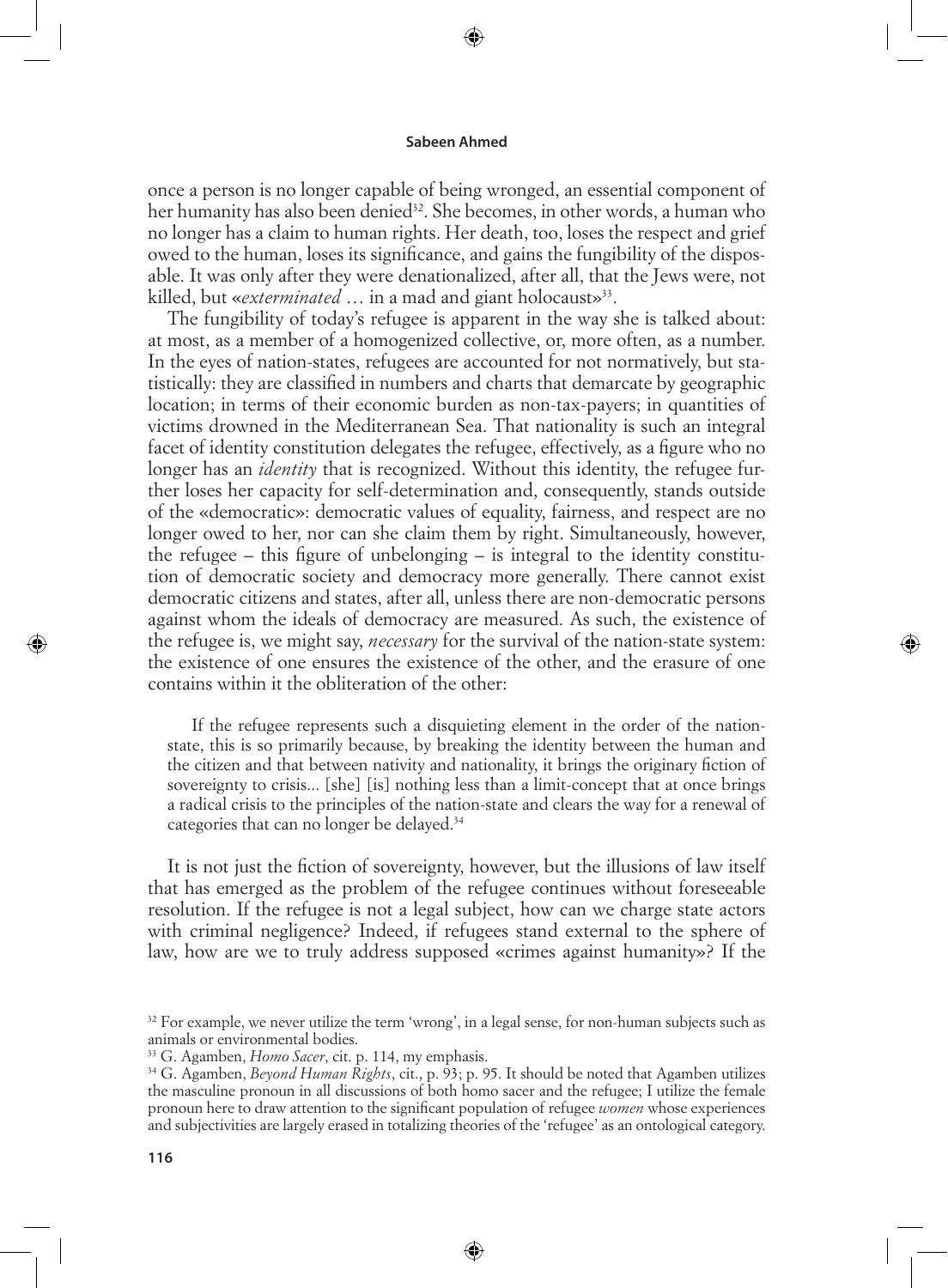⊕

humanity of the refugee is no longer legally recognized, crimes against humanity become, at most, moral tragedies. It is time now, more than ever, that we acknowledge these questions – these ethical antinomies and legal antagonisms – and confront them without pretense or denial.

# 4. *Rights of Autonomy, Claims to Recognition*

To conclude this analysis, I turn briefly to Jennifer Nedelsky's conception of autonomy, which I believe to be conceptually consistent with our examination of the refugee and which may also create new platforms from which scholars address these ethico-legal discussions in novel ways. In *Law's Relations*, Nedelsky outlines a quasi-Hegelian theory of *relational* autonomy to highlight the interdependence of the individual on her peers – family, friends, colleagues, employers, strangers – as constitutive of her autonomous self. Our social worlds, she argues, shape who we take ourselves to be and, crucially, how we consider ourselves in relation to others. This sense of self is not unidirectional, however; there is an element of reciprocity in our self-constitution such that who we are is shaped by *how others relate to us*. Because the legal system (which for Nedelsky is exemplified by the U.S. system) does not principally view the individual as *relational*, however, there exists a space for power asymmetries and «permissible» harm: «the intrinsic harm to others is important», she writes, «because in many cases our societies permit harm to 'others,' whom members of the dominant group have no potential of becomings<sup>35</sup>. Indeed, rights themselves are relationstructuring, constituting not only legal but also social and economic institutions that subsequently contour the limits of our relational capacities, and these limits are variable among different groups of individuals (women, queer and trans individuals, minorities, etc.). Nedelsky's analysis is motivated largely by feminist relational theory and accordingly focuses primarily on gender constitution within the North American legal system, though she holds that her theory is broadly applicable to other contexts.

Nedelsky follows other feminist and egalitarian liberals in her prioritization of individual autonomy as central to an individual's flourishing in a given society. Although autonomy is relational – insofar as «we are dependent on others for the social world that enables us to develop all of our core capacities»<sup>36</sup> – it is certainly not entirely *determined* by relations; rather, Nedelsky aims to offer an alternative to the highly individualistic notion of autonomy – exemplified by the «rational individual» dominant in liberal political discourse – principally to open a space for discussions of power asymmetries that effect certain individuals' capacities to fully develop or express their autonomy. Framing this space in a politico-legal

⊕

⊕

<sup>35</sup> J. Nedelsky, *Law's Relations: A Relational Theory of Self, Autonomy, and Law*, Oxford University Press, Oxford 2011, p. 26.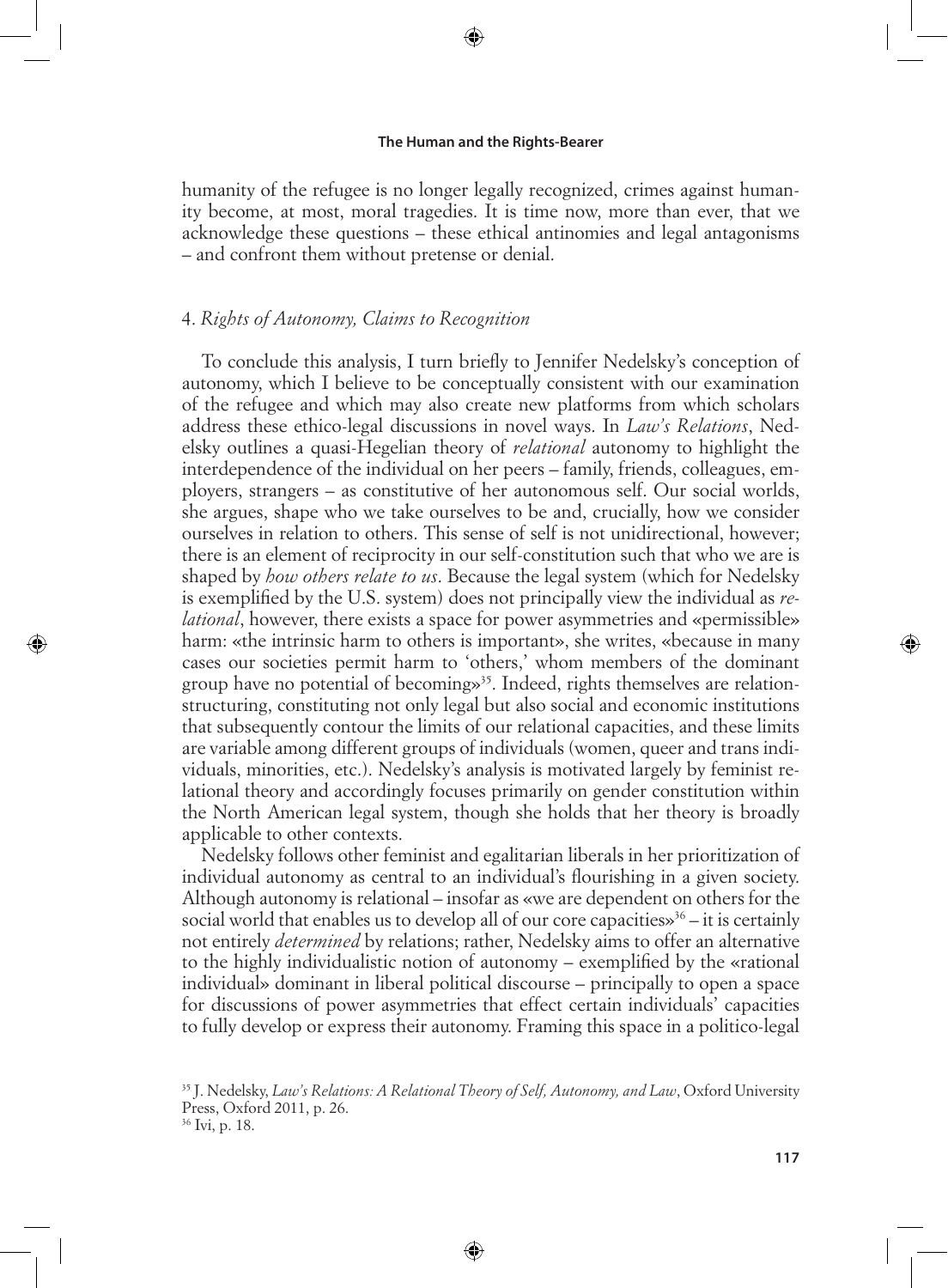⊕

context allows us to more clearly examine «how the way one assumes, sees, uses, or challenges conceptual and institutional frameworks depends in part on *one's location within these power structures*»37.

Beyond mere relationality, however, part of what constitutes one's autonomy is one's capacity to *interact* with others in constructive and creative ways: «the processes by which we make something our own are always enabled by the relations of which we are a part»<sup>38</sup>. Because our relations govern the scope of our space of autonomy, it is integral that others – or, those in the social world which constitutes the «relations of which we are a part» – *recognize* us as autonomous. Our interactions must be reciprocal in nature, in other words, if they are to be meaningful indications of the scope of our own autonomy. This is not only necessary in purely sociopolitical terms, but also legal terms, particularly in such pertinent cases as women's access to abortion. The rights and liberties we have and the space we are allotted in which to express these rights and liberties are, thus, dependent not only on our status as autonomous subjects, but the *degrees* to which this autonomy is recognized<sup>39</sup>. In all manifestations, nevertheless, autonomy itself becomes an essential condition for being a rights-bearing subject and, consequently, an integral criterion of citizenship-constitution.

If we extend this conceptualization to the refugee, it becomes immediately apparent that she has lost any claim to autonomy that she may have, under other conditions, possessed. Neither is she recognized by others as a self-determining agent, nor does she possess the relevant legal status to make rights claims against legal and political bodies. Essentially, then, the refugee lacks all capacities to claim *recognition* as it pertains to either moral duties or legal duties. Because autonomy has become absorbed into the contemporary understanding of liberal values as a central component of liberal democracies, the lack thereof widens the gap between citizens and non-citizens. Autonomy, tied so intimately with one's status as a legal subject, has become a defining feature of identity. As a corollary, identity itself is predicated on a sense of belonging.

Beyond legal technicalities, however, autonomy is exemplified by and exemplifies nationality; it is from one's membership in a social body – of which the political is paradigm – that her autonomy is recognized as legitimate. Indeed, the perceived legitimacy of her membership is, in a way, autonomy-granting. This generates a significant normative implication, however; membership, on the state model, has come to manifest in extremes as fundamentalist nationalism aimed at reinforcing the unicity of identity among citizens. On an Habermasian account,

⊕

<sup>37</sup> Ivi, p. 37, my emphasis.

<sup>38</sup> Ivi, p. 49.

<sup>&</sup>lt;sup>39</sup> It follows that the scope of legal *recognition* of our rights is also variable and dependent on a number of relational factors, including socioeconomic status and place of residence as well as agent-specific characteristics (as gender, race, religious affiliation, etc.). A black man in today's United States, for example, may be perceived as threatening or as a potential criminal deserving of physical reprisal for exercising his right to carry a firearm, in a way that a white man in a similar context may not be.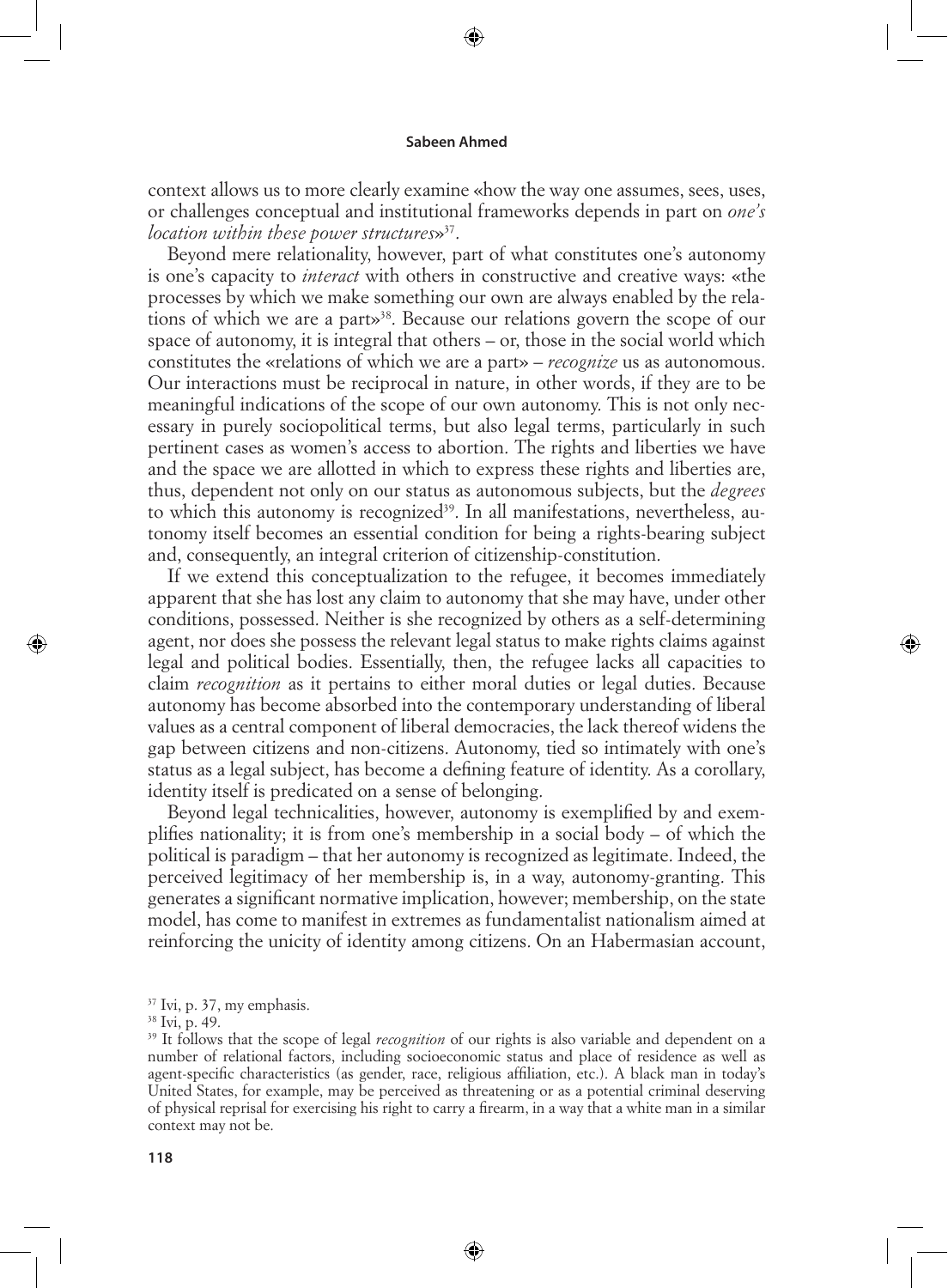⊕

we can conceptualize this pathology as a type of *ethno-nationalism* borne out of the existential fear of loss of autonomy: it is the «we-consciousness», which is «founded on an imagined blood relation or on cultural identity of people who share a belief in a common origin, [and] identify one another as 'members' of the same community»<sup>40</sup>. If membership is denied, so too is autonomy. Given that the contemporary refugee crisis is largely engendered by the confrontation between the *non-European* refugee and the European citizen, assumptions of the refugee as illiberal, dangerous, and disruptive have space to flourish; within the context of the European Migration Crisis, the refugee becomes, more simply, the «other» that doesn't belong<sup>41</sup>.

I propose that discourses on solutions to «the problem of the refugee» take one of two forms. The first, in keeping with Nedelsky's support of autonomy, requires the construction of a formal, international legal body to which all nationstates are accountable. The capacities of the United Nations, limited as they are to the drafting of statutes and treaties, are unequipped to enforce the recognition of such doctrines as the UDHR, relying instead on the «good faith» of its signatories. The contingency of legal humanity recognition, however, becomes particularly divisive when ethno-nationalist considerations are prioritized. The only manner of overcoming these biases – which are the natural byproduct of the current state-centric system – is through the formal recognition of the autonomy of all persons by a legal institution that transcends the capacities and jurisdiction of the nation-state. International law, in other words, «ultimately requires a connection between the legal subject and the (human) subjects  $42$ , and the broadening of autonomy recognition is perhaps the solution to «freeing people from social subordination and domination»43. Put otherwise, only an international regime that «decouples the right to have rights from one's nationality status» is one that can reestablish the primacy of the *human*.

⊕

The second possibility is the dissolution of borders – and, thus, the nationstate system itself – in order to eradicate the material conditions that make possible the production of the «refugee». The idea of the inevitable ruination of the nation-state is one that, since the latter half of the  $20<sup>th</sup>$  century, has been taken up by neo-Marxists and poststructuralists who view the inherent contradiction between legal and human rights as fundamentally inextricable. On Agamben's

<sup>40</sup> J. Habermas, *The Inclusion of the Other*, The MIT Press, Cambridge 1998, p. 130.

<sup>41</sup> Charles Mills, in his analysis of the «racial contract» and ethno-nationalist identity, goes so far as to declare that «[t]he Jewish Holocaust is by no means a bolt from the blue, an unfathomable anomaly in the development of the West, but unique only in that it represents the use of the Racial Contract against *Europeans*» (C. Mills, *The Racial Contract*, Cornell University Press, Ithaca 1997, p. 103). Indeed, on Mills' account, «the racial mass murder of Europeans is placed on a different moral plan than the racial mass murder of non-Europeans» (Ivi, p. 104).

<sup>42</sup> J. E. Nijman, *Paul Riceour and International Law: Beyond 'The End of the Subject'. Towards a Relational Theory of Legal Personality*, in «Leiden Journal of International Law», XX, 2007, pp. 25–64, at p. 27.

<sup>43</sup> M. Friedman, *Relational Autonomy and Individuality*, in «University of Toronto Law Journal», LXIII, 2013, pp. 327–41, at p. 331.